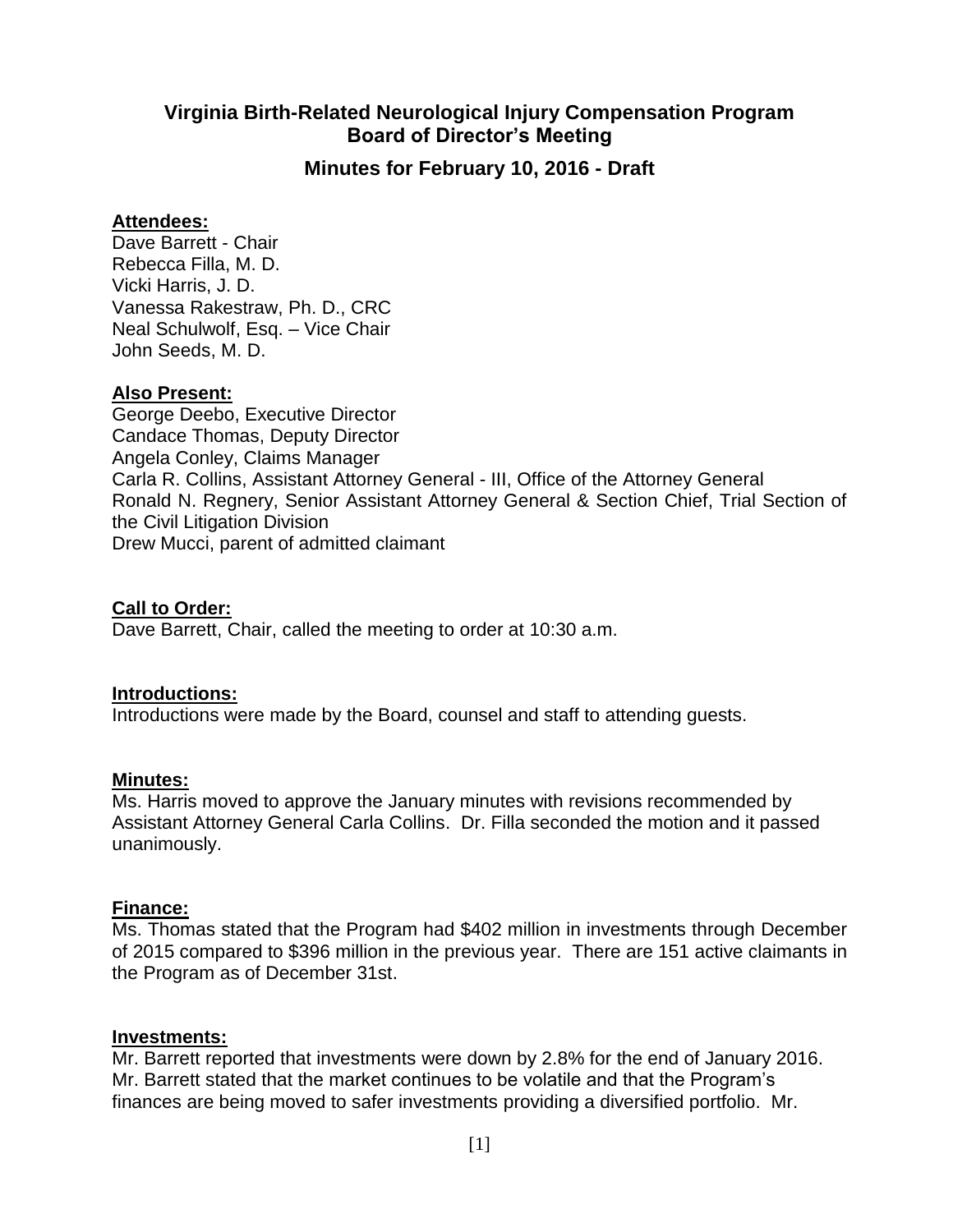Barrett moved that the financial reports be approved by consensus. The Board unanimously approved the reports.

# **Public Comment:**

None.

# **Closed Session (Legal/Claimant Issues/Pending Cases/Possible Litigation):**

Dr. Filla moved in accordance with the provisions of Sections 2.2-3711 (A)(7) and 2.2- 3705.5 (16) of the Code of Virginia, that the Board go into closed meeting for the purpose of:

Consultation with legal counsel and briefings by staff members or consultants pertaining to actual or probable litigation, where such consultation or briefing in open meeting would adversely affect the negotiating or litigating posture of the Board, and consultation with legal counsel employed or retained by the Board regarding specific legal matters requiring the provision of legal advice by such counsel regarding:

Discussion of records the Virginia Birth-Related Neurological Injury Compensation Program is required to keep confidential pursuant to Virginia Code Section 38.2-5002.2; more specifically, records concerning the deliberations of the Board of Directors in connection with specific claims, as prevented from being disclosed by Virginia Code Section 38.2-5002.2 (iii) and regarding pending litigation.

The motion was seconded by Mr. Schulwolf and passed unanimously.

Mr. Mucci presented his requests during the closed meeting and then left before the Board began its deliberations concerning his requests.

# **CERTIFICATION**

Dr. Filla moved the adoption of the following resolution:

**WHEREAS**, the Virginia Birth-Related Neurological Injury Compensation Program's Board has convened a closed meeting on this date pursuant to an affirmative recorded vote and in accordance with the provisions of The Virginia Freedom of Information Act; and

**WHEREAS**, Section 2.2-3712 of the Code of Virginia requires a certification by this Board that such closed meeting was conducted in conformity with Virginia law;

**NOW, THEREFORE, BE IT RESOLVED,** that the Virginia Birth-Related Neurological Injury Compensation Program Board certifies that, to the best of each member's knowledge, (i) only public business matters lawfully exempted from open meeting requirements by Virginia law were discussed in the closed meeting to which this certification resolution applies, and (ii) only such public business matters as were identified in the motion convening the closed meeting were heard, discussed or considered by the Board.

The Board members were polled individually and each certified the motion.